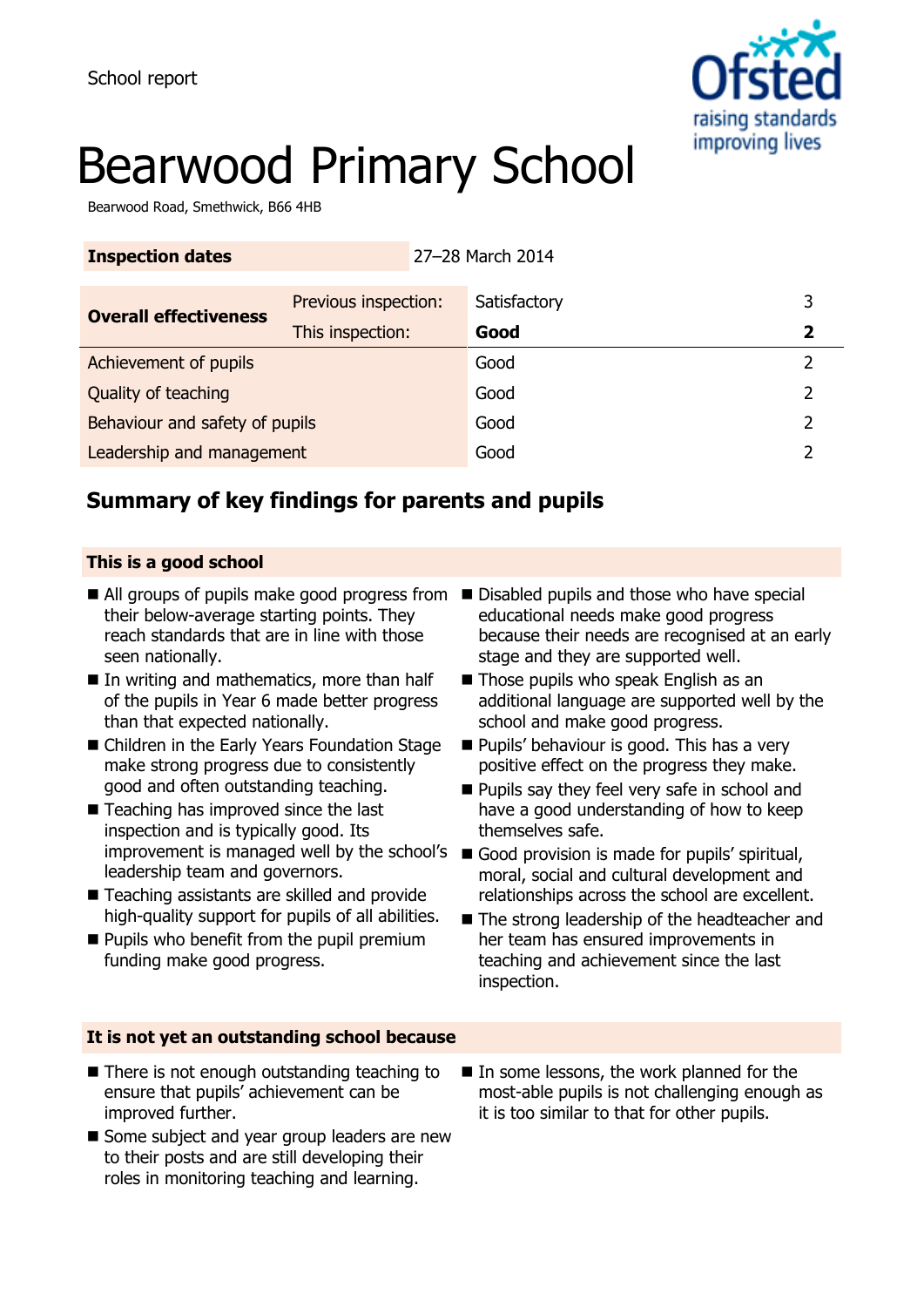## **Information about this inspection**

- Inspectors observed 20 lessons or parts of lessons, including the teaching of phonics (the sounds that letters make) and group reading. All classes were seen and two observations were conducted jointly with the headteacher and deputy headteacher. Groups of pupils were heard reading.
- An inspector talked with a group of pupils about life in the school.
- Further discussions were held with governors, senior leaders, and subject leaders responsible for English, mathematics, the Early Years Foundation Stage and special educational needs. A meeting was held with phase leaders, a representative of the local authority and a number of parents as they brought their children into school.
- A wide range of documents was scrutinised, including pupils' work in Years 2 and 6, systems for checking progress, records relating to behaviour and attendance, minutes from meetings of the governing body, the school improvement plan, and records relating to the quality of teaching and safeguarding.
- Completed questionnaires were received from 35 members of staff and analysed. There were not enough responses to the online questionnaire Parent View to be considered.

## **Inspection team**

Gavin Jones, Lead inspector **Additional Inspector** Additional Inspector Wendy Hanrahan Additional Inspector

**Douglas Folan Additional Inspector**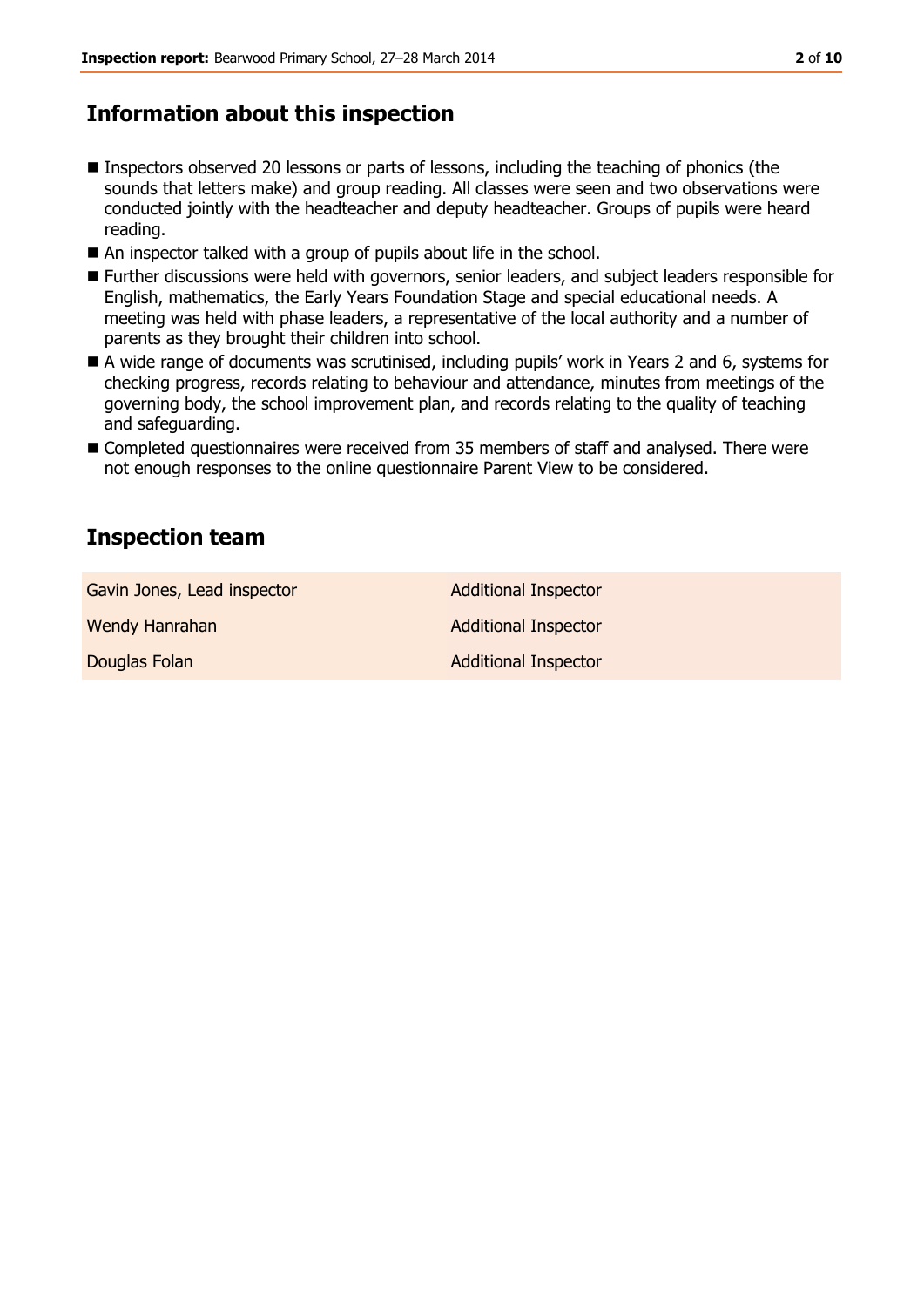# **Full report**

## **Information about this school**

- This school is much larger than the average-sized primary school.
- The proportion of pupils from minority ethnic backgrounds is very high, as is the proportion of pupils who speak English as an additional language. The largest groups of have their family backgrounds in Pakistan and India.
- $\blacksquare$  The proportion of pupils known to be eligible for the pupil premium funding (those eligible for free school meals, those in local authority care and those with a parent in the armed forces) is above average.
- The proportion of disabled pupils and those who have special educational needs supported through school action is below average. The proportion supported at school action plus or with a statement of special educational needs is also below average.
- $\blacksquare$  The proportion of pupils leaving or joining the school other than at normal times is above average.
- $\blacksquare$  The school meets the government's floor standards, which set the minimum expectations for pupils' attainment and progress.
- The Early Years Foundation Stage is taught in a Nursery class, with children coming for either mornings or afternoons, and two Reception classes taught in a large shared area.
- Since the last inspection seven new teachers have joined the school, of which have been employed using the pupil premium funding.
- The governing body manages a breakfast and after-school club.

## **What does the school need to do to improve further?**

- Increase the proportion of outstanding teaching in order to raise achievement further by:
	- $-$  completing the work on the coaching of teachers across the school
	- ensuring that all teachers have opportunities to see outstanding teaching.
- **Ensure that all teachers more consistently plan and provide challenging work for the most-able** pupils by:
	- $-$  involving phase and subject leaders further in checking that this happens in their year groups and subjects.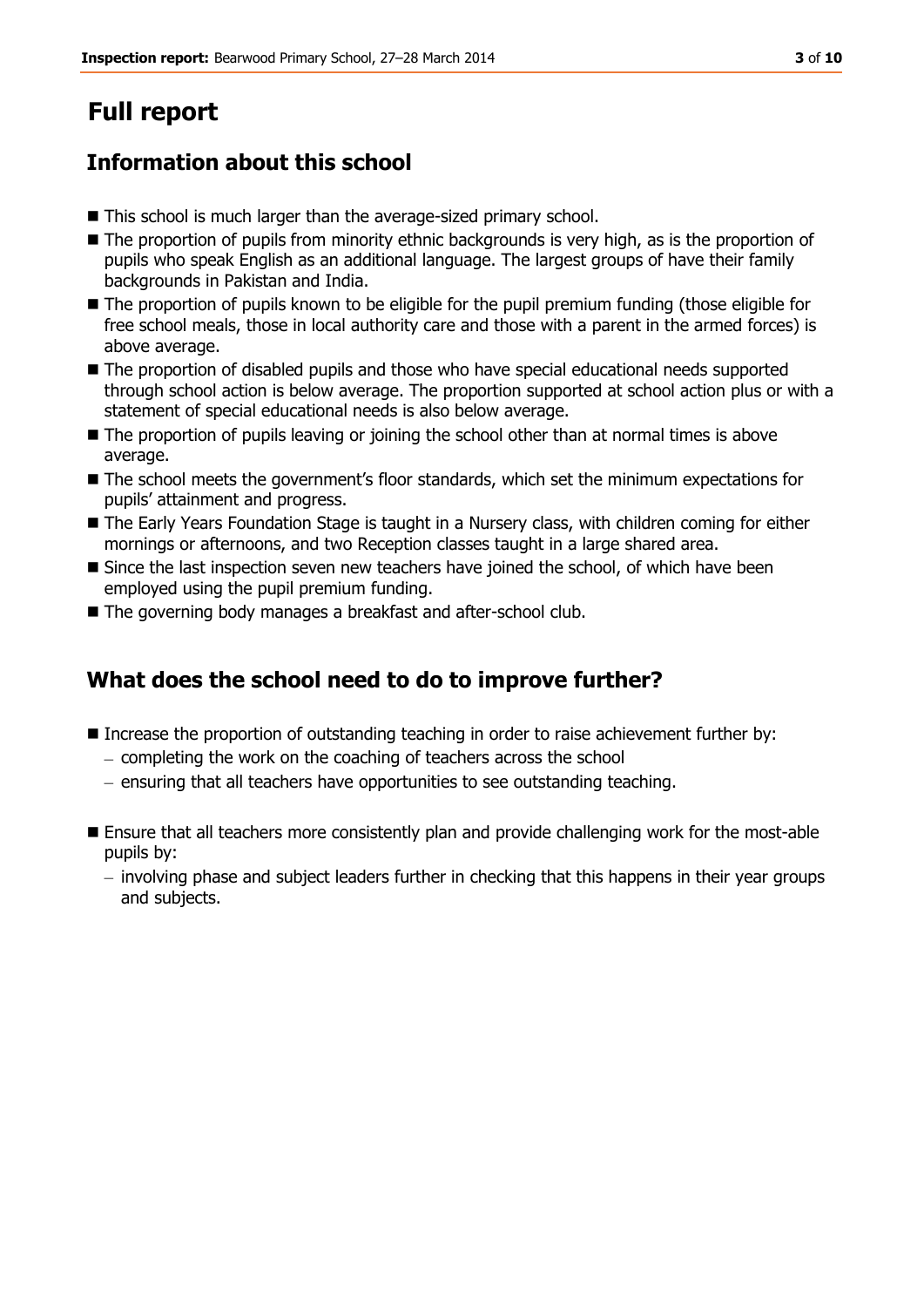## **Inspection judgements**

### **The achievement of pupils is good**

- Children join the school in the Early Years Foundation Stage with skills and experiences that are below those typical for their age. This is especially the case for children's language development. Teachers provide excellent support and, as a result, children make good progress through the Nursery and Reception Years. They start school with slightly higher mathematical skills. These are again promoted well by staff and, by the end of Reception, about a third of children are working at levels that are above those expected for their age.
- All staff work very effectively to promote language in order that children can take advantage of the wide range of activities on offer. All children very soon begin to make choices about their learning. They quickly learn to plan how they are going to challenge themselves, get on with their tasks, then assemble later to review what they have done. The school builds on this particularly well throughout the school.
- **The large proportion of children for whom English is an additional language make good progress** in the Early Years Foundation Stage and Key Stage 1. By the time they reach Year 2, their progress is faster than that of similar pupils in other schools.
- **Pupils in Year 1 scored above the national average in the 2013 screening check in phonics** (letters and sounds). Pupils make good use of these skills in their day-to-day reading.
- By the end of Year 2, the national tests and work in pupils' books show that attainment is broadly average, with reading and writing slightly higher than mathematics. Work in class confirms that, in the current Year 2, all groups of pupils are making equally good progress.
- Achievement in literacy and numeracy are promoted very effectively in the school. By the end of Year 6, pupils have benefited from what the school calls daily 'basic skills' lessons. The impact of this is that not only are pupils writing using better grammar, spelling and handwriting but also, in the new tests for these skills, they achieve above the national average.
- Standards in mathematics are broadly average, although the proportion of most-able pupils reaching Level 6 is above the national average. The impact of a new and rigorous approach to teaching reading is beginning to raise pupils' ability not only to read but also to infer, talk about characters and comprehend at a higher level.
- Disabled pupils and those who have special educational needs are supported well by both teachers and their skilled assistants. This support ensures that they make good progress in their learning.
- $\blacksquare$  The gap between pupils supported by pupil premium funding and other pupils has virtually disappeared. In some areas, such as writing, these pupils are making better progress than their classmates. In Year 6 in 2013, eligible pupils were a term behind their classmates in mathematics and around six months behind them in reading, but they were a little ahead of them in writing.
- Pupils for whom English is an additional language build on their earlier successes, with some making outstanding progress by the end of Year 6. Many of this group join the school other than the usual times. A group of pupils explaining how they used their tablet computers exemplified the significant progress they had made in learning.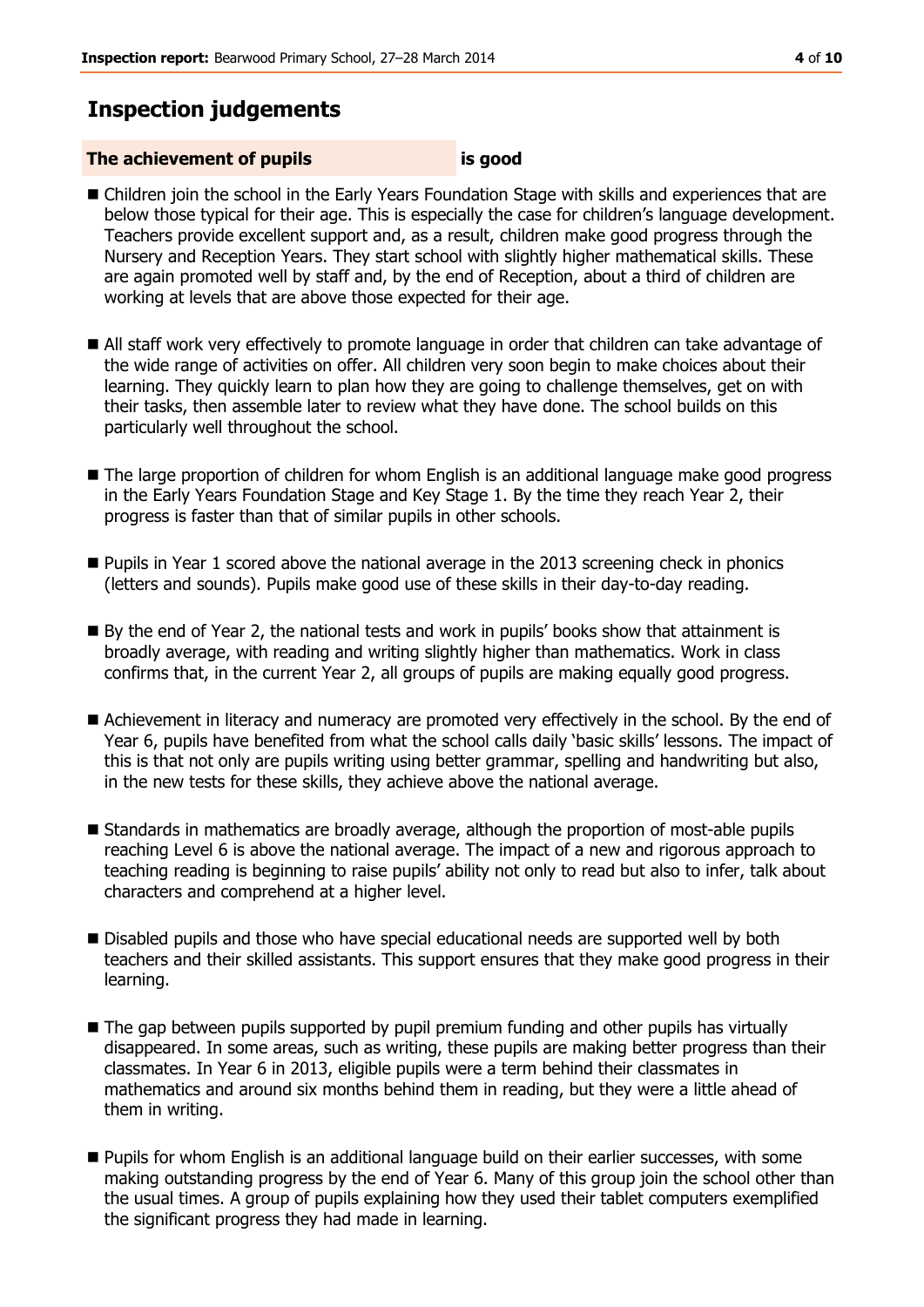#### **The quality of teaching is good**

- Teaching has improved since the last inspection. It is now typically good, with an increasing proportion of outstanding teaching. Evidence from pupils' work confirms that this is helping pupils to make increasingly good and sometimes excellent progress.
- Good routines in the Early Years Foundation Stage are quickly established. As a result, children are ready to learn and well aware of what is expected of them. This ensures that no time is wasted and children quickly settle to activities of their own choice or those directed by adults.
- Across the school, teachers use questioning well to challenge pupils' thinking and help them to make judgements about what they are learning.
- Teaching assistants are very effective. They demonstrate first-class skills in working with individuals or much larger groups. Teaching by assistants and the class teacher was very effective in a Year 6 English lesson in which all three adults made direct inputs into the lesson making use of their own particular skills. This was particularly well planned and helped all groups of pupils to make rapid progress in their learning.
- Teachers provide good opportunities for pupils to develop spiritually, morally, socially and culturally in a wide range of lessons and through visits to such places as the local synagogue.
- **Pupils' books contain comments made by their teachers, providing good guidance on how to** improve their work. In many cases, pupils write responses to the comments, showing that they understand and will try to implement them.
- Teachers have high expectations of how pupils should behave and work in class. Because of excellent relationships, the management of behaviour is often discreet and very effective.
- The school has chosen to group pupils by ability for mathematics in the top part of the school. This policy is proving to be effective, with a good proportion of pupils reaching above the nationally expected levels last year and currently in their daily work.
- The scrutiny of pupils' books shows that, from time to time, the work given to the most-able pupils is not more challenging than that given to other pupils.

#### **The behaviour and safety of pupils are good**

- **The behaviour of pupils is good. Sometimes when teaching is outstanding, so is their behaviour.**
- **Pupils are enthusiastic about school and enjoy their learning. They are actively involved in** evaluating their own learning from a very early age, and they progress to evaluating the work of their classmates.
- Pupils are well motivated. They listen carefully to adults and are keen to get on with their work. In a Year 6 English lesson, pupils discussed their previous learning with a partner, sharing ideas and checking each other's progress.
- Where single isolated incidents of poor behaviour occur, they are well managed by staff.
- The school's work to keep pupils safe and secure is good. As a result, pupils themselves say they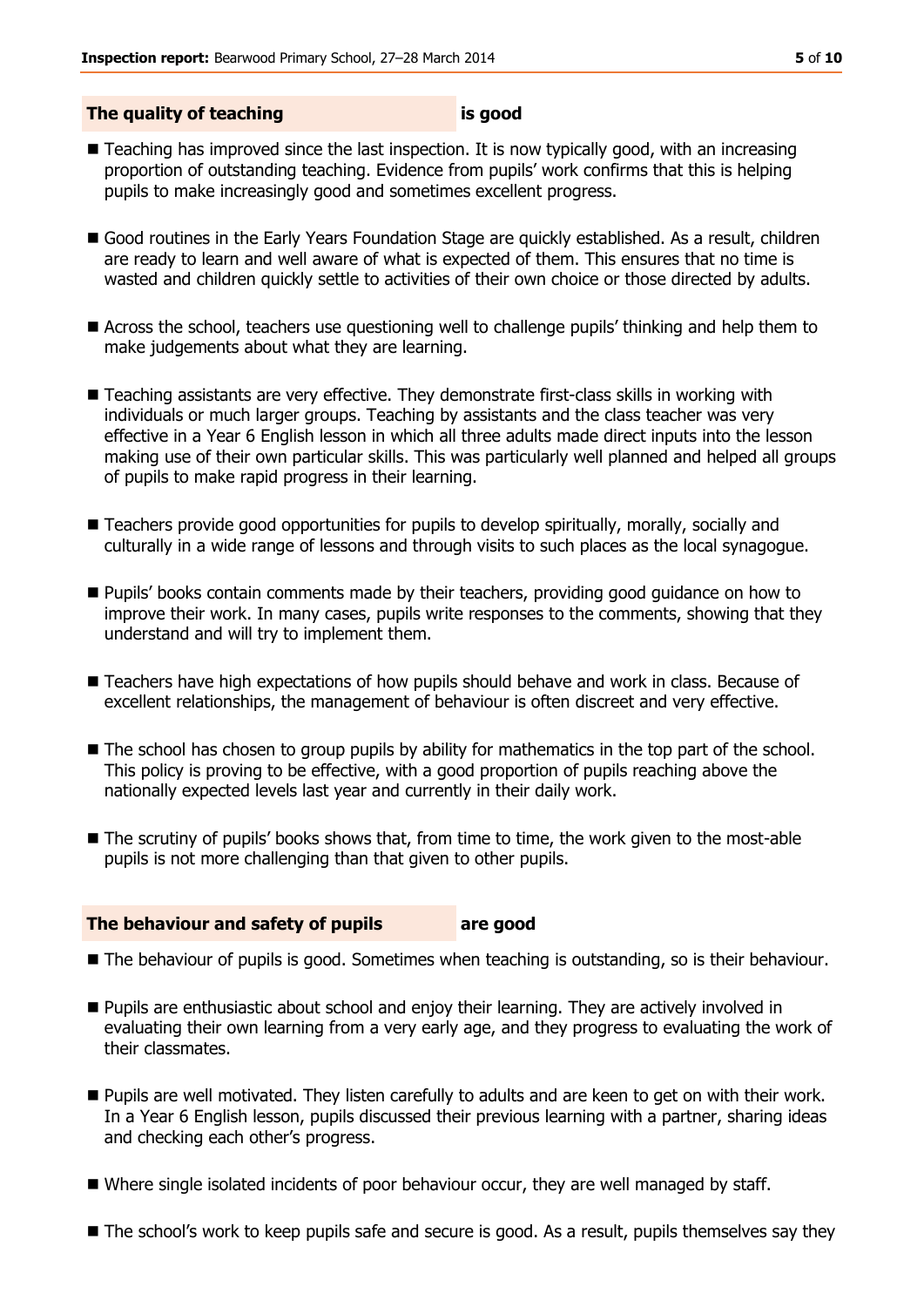feel very safe in school. This is supported in the school's own questionnaire to parents and carers. Pupils are well informed about internet safety.

- **Pupils socialise with each other well and work together very effectively. They understand** different forms of bullying, including cyber-bullying. They say that bullying is very rare in school and expressed their confidence that staff would deal effectively with any such occurrences.
- Older pupils take on a range of responsibilities at break and other times, and look after younger ones with care and consideration.
- Attendance is above average.

#### **The leadership and management are good**

- The school has dealt well with a number of staff changes since the last inspection. The headteacher has now gathered an effective team of leaders and managers who share her ambition and seek to put this into effect throughout the school.
- The school's monitoring of its own work is both extensive and accurate. This is put into effect by leaders looking at various aspects of the school's work, including through 'learning walks' (brief visits to a series of classes), scrutinising books and checking planning. This has led to the accurate picture of the school and the ability to plan well for the future.
- The headteacher has established a rigorous process for checking and improving the quality of teaching. As a result, the quality has improved since the last inspection. The work of the other senior leaders in coaching teachers has begun and has been particularly effective in improving the quality of teaching. However, as yet, not all teachers have had the opportunity to observe outstanding teaching at first hand.
- Some subject leaders and leaders who oversee particular year groups are, in some cases, quite new to their posts. They are supported well by the school. They all have opportunities to check the quality of work in their subjects across the school, although some do not yet have regular opportunities to check the quality of teaching and pupils' learning.
- Half termly meetings between class teachers and leaders ensure that teachers are accountable for the progress made by their pupils. Any possible underachievement is identified at a very early stage so that extra support can be promptly organised.
- The curriculum has been developed well to meet pupils' needs and interests. Themes and topics enable pupils to develop their skills in literacy and numeracy in many different contexts. Pupils visit a small wooded area close to the school, with two well-trained specialist teachers, in order to develop their personal skills and relationships in the outdoors.
- $\blacksquare$  The headteacher and staff are at great pains to develop their positive relationships with parents and carers further. These include meetings about learning and opportunities for parents to work alongside their own children. The teacher responsible for home/school liaison is much respected by parents and has been key to many developments. The school now has advanced plans for a community room to support this work further.
- **Pupil premium funding has been used mainly to provide additional teachers and trained** assistants to support pupils in their own classes. This has been very effective in closing the gap in pupils' attainment.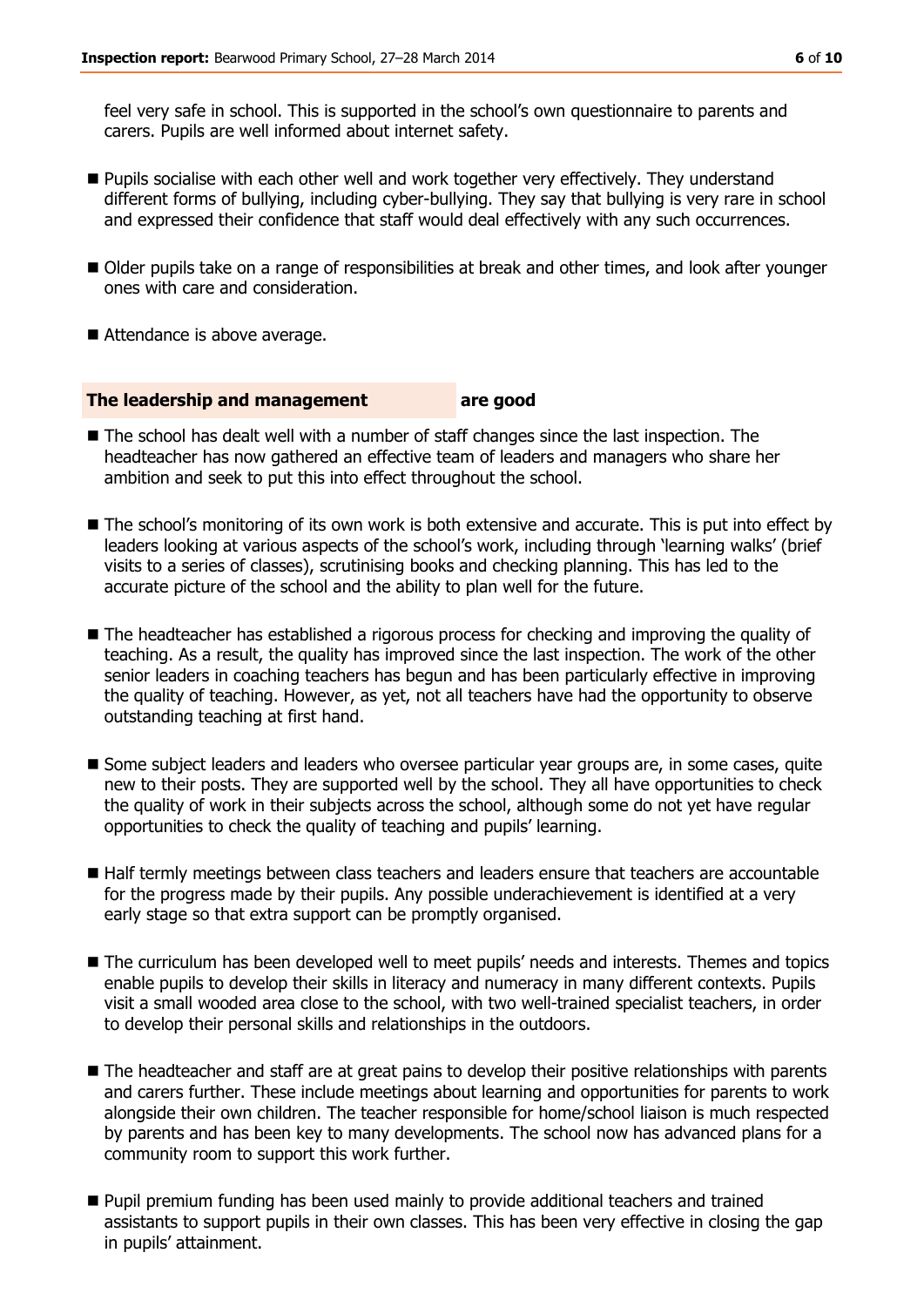- The primary school sport funding is used to support staff as they work alongside a professional sports teacher in order to gain skills and expertise. As a result of this funding, pupils have more opportunities to take part in activities through clubs and competitive sport. Throughout, they are gaining an understanding of how physical activity can enhance their health.
- The school promotes pupils' spiritual, moral, social and cultural development well. Many nationalities and cultures live and work together in harmony. Pupils take on responsibilities in the school council or in helping other pupils at play times.
- $\blacksquare$  The local authority has provided the school with support in identifying and responding to areas for improvement.

#### ■ The governance of the school:

- Governors have an accurate picture of the school's many strengths and of its areas for development. This is gained through visits, meetings, analysing data and receiving reports from the headteacher. They bring their wide range of skills to bear on this material, enabling them to challenge and also support the headteacher in her quest for further improvement. They are well informed about the impact of pupil premium funding and the funding for sport
- Governors have comprehensive information and a clear understanding of teachers' performance and know how this relates to increases in pay. Breakfast and after-school clubs are managed successfully by the governing body and give many children a good start and end to each school day. The governing body ensures that the school's arrangements for safeguarding meet statutory requirements.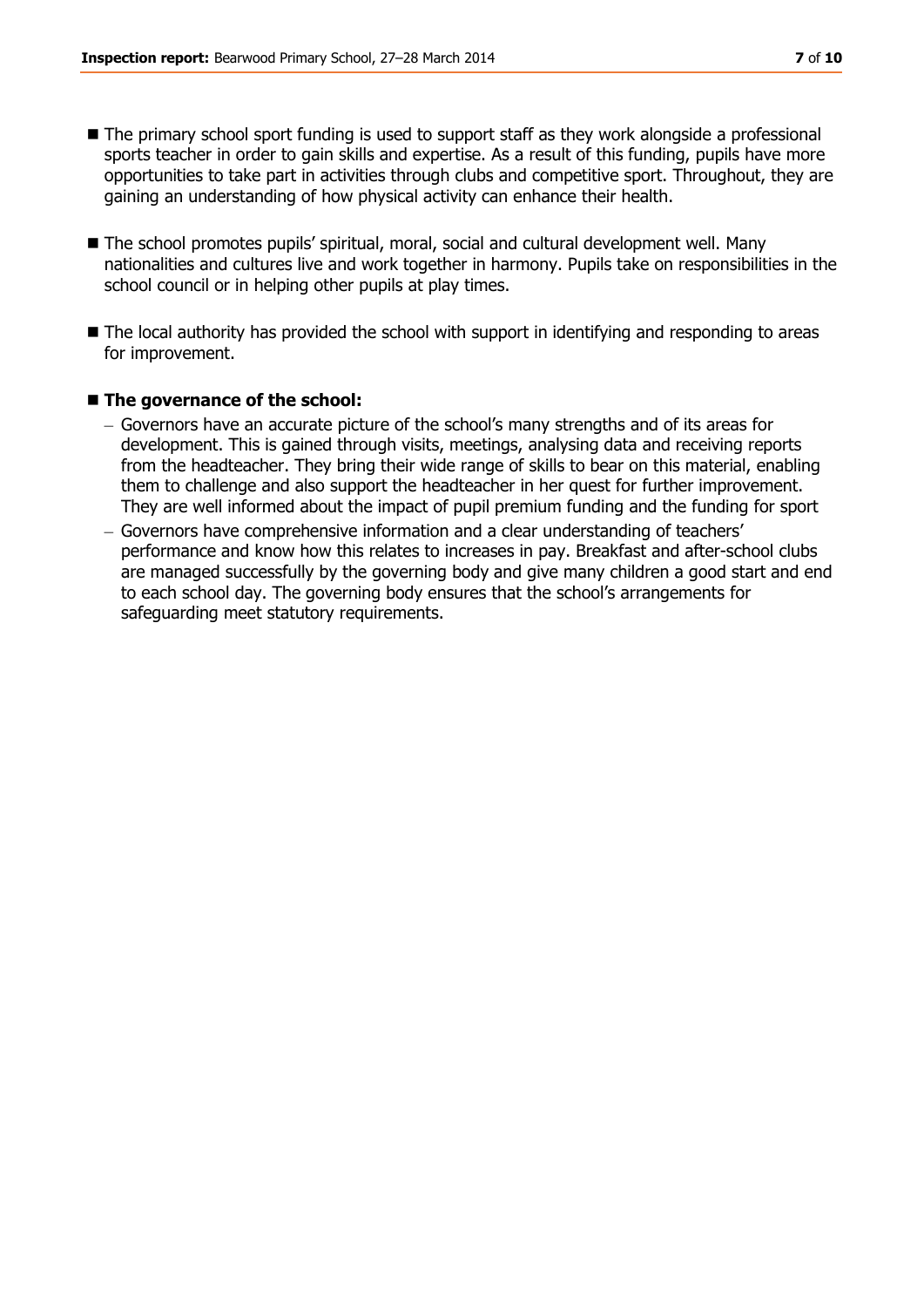## **What inspection judgements mean**

| <b>School</b> |                         |                                                                                                                                                                                                                                                                                                                                                                         |
|---------------|-------------------------|-------------------------------------------------------------------------------------------------------------------------------------------------------------------------------------------------------------------------------------------------------------------------------------------------------------------------------------------------------------------------|
| <b>Grade</b>  | <b>Judgement</b>        | <b>Description</b>                                                                                                                                                                                                                                                                                                                                                      |
| Grade 1       | Outstanding             | An outstanding school is highly effective in delivering outcomes<br>that provide exceptionally well for all its pupils' needs. This ensures<br>that pupils are very well equipped for the next stage of their<br>education, training or employment.                                                                                                                     |
| Grade 2       | Good                    | A good school is effective in delivering outcomes that provide well<br>for all its pupils' needs. Pupils are well prepared for the next stage<br>of their education, training or employment.                                                                                                                                                                            |
| Grade 3       | Requires<br>improvement | A school that requires improvement is not yet a good school, but it<br>is not inadequate. This school will receive a full inspection within<br>24 months from the date of this inspection.                                                                                                                                                                              |
| Grade 4       | Inadequate              | A school that has serious weaknesses is inadequate overall and<br>requires significant improvement but leadership and management<br>are judged to be Grade 3 or better. This school will receive regular<br>monitoring by Ofsted inspectors.                                                                                                                            |
|               |                         | A school that requires special measures is one where the school is<br>failing to give its pupils an acceptable standard of education and<br>the school's leaders, managers or governors have not<br>demonstrated that they have the capacity to secure the necessary<br>improvement in the school. This school will receive regular<br>monitoring by Ofsted inspectors. |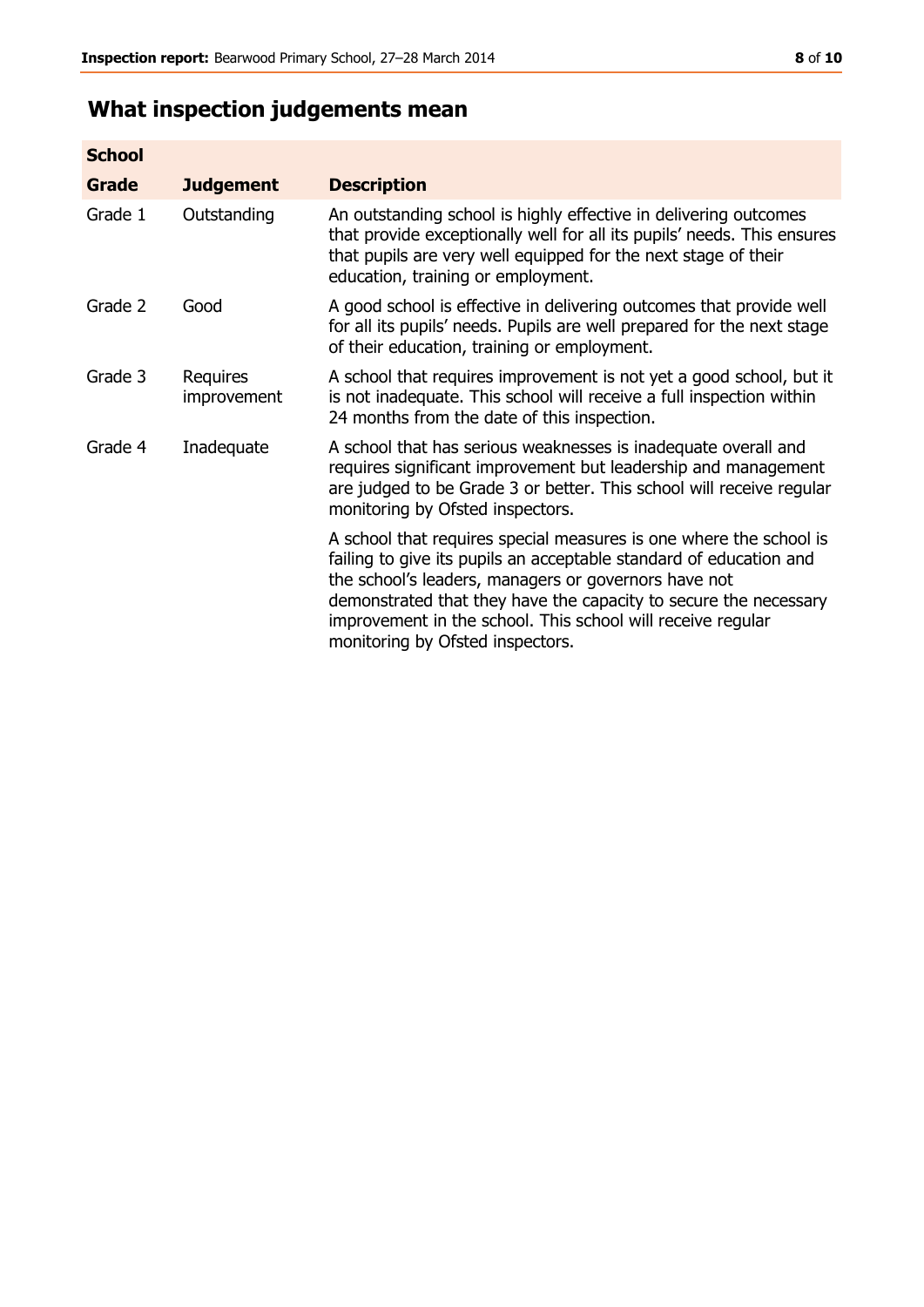| Unique reference number  | 103933   |
|--------------------------|----------|
| <b>Local authority</b>   | Sandwell |
| <b>Inspection number</b> | 431129   |

This inspection of the school was carried out under section 5 of the Education Act 2005.

| <b>Type of school</b>                      | Primary                              |
|--------------------------------------------|--------------------------------------|
| <b>School category</b>                     | Community                            |
| Age range of pupils                        | $3 - 11$                             |
| <b>Gender of pupils</b>                    | Mixed                                |
| <b>Number of pupils on the school roll</b> | 492                                  |
| <b>Appropriate authority</b>               | The governing body                   |
| <b>Chair</b>                               | Sara Baber                           |
| <b>Headteacher</b>                         | Deborah Haywood                      |
| Date of previous school inspection         | 9 July 2012                          |
| <b>Telephone number</b>                    | 0121 434 4499                        |
| <b>Fax number</b>                          | 0121 434 4499                        |
| <b>Email address</b>                       | headteacher@bearwood.sandwell.sch.uk |